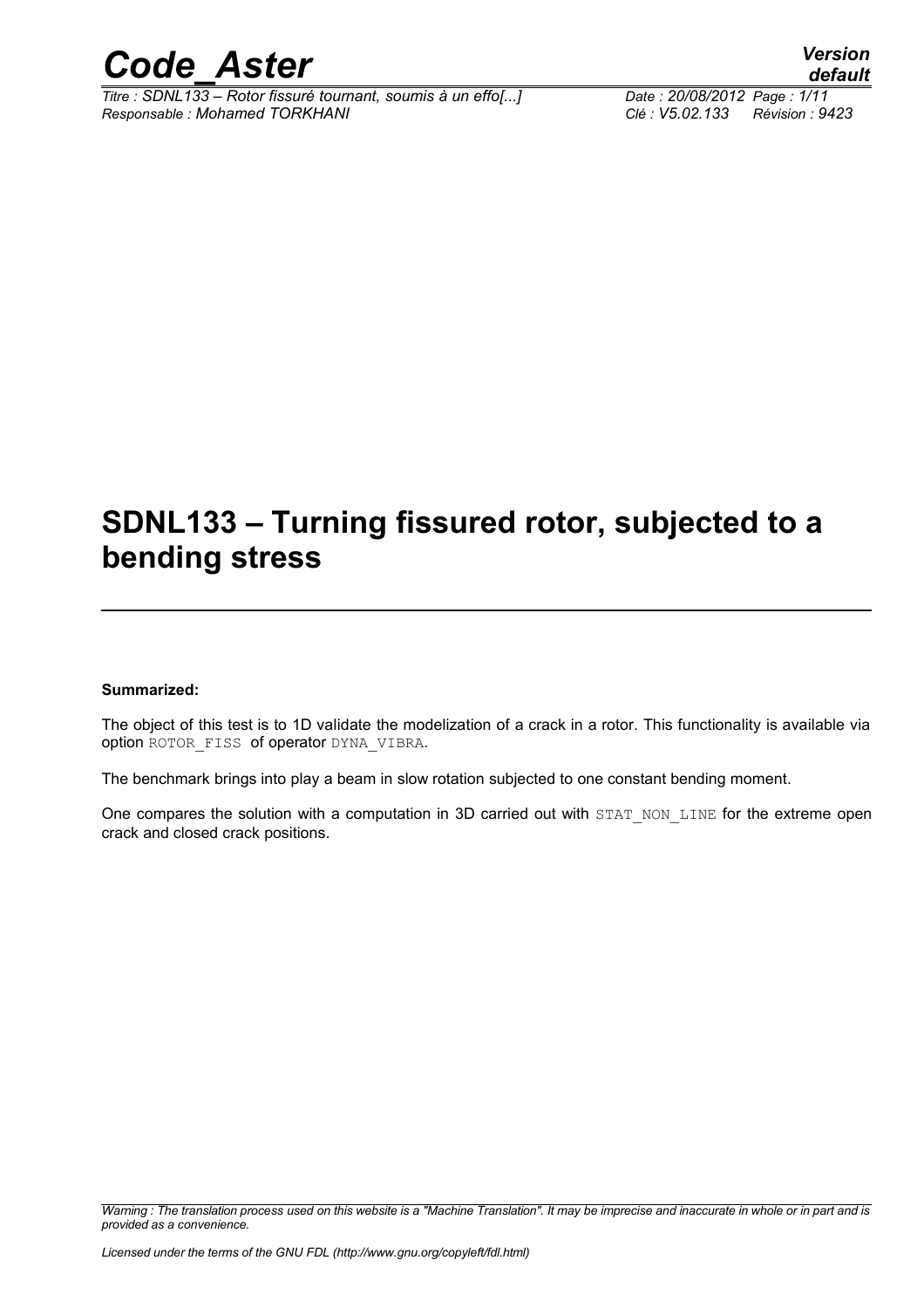*Titre : SDNL133 – Rotor fissuré tournant, soumis à un effo[...] Date : 20/08/2012 Page : 2/11 Responsable : Mohamed TORKHANI Clé : V5.02.133 Révision : 9423*

### **1 Problem of reference**

the purpose of this case test is to validate the modelization 1D fissured rotor (option ROTOR\_FISS of DYNA VIBRA) which simulates by an equivalent model the behavior of a crack in line of trees.

The model is drawn up thanks to the computations 3D carried out into quasi-static (cf modelization D).

One compares the results got by the modelization "beam" and the crack element with computation 3D for the extreme positions: fissure closed and fissures completely to the maximum.

#### **1.1 Geometry**

For the fissured rotor one considers a simple cylindrical straight beam length  $2L=4m$  and diameter  $D=0.8$  *m*. The crack is in the middle of the beam and has a right bottom. The depth of crack is of 65%.



**1: Geometry of the rotor fissured**

#### **1.2 Material properties**

the rotor has a density of  $\rho\!=\!7\,800\,\mathrm{kg}/m^3$  . The Young modulus is  $E\!=\!210\,10^9$   $N$   $m^{-2}$  and the Poisson's ratio is  $\sqrt{v}\!=\!0, \!3$  .

#### **1.3 Boundary conditions and loadings**

For the modelizations A, B and C, the beam is clamped on the left and is subjected to one bending moment of unit amplitude according to *Y* on its right end. It is considered that the crack turns relatively slowly at the speed  $5$  towers a second ( $300$  rpm).

For the modelization D, the imposed boundary conditions are on the one hand, a fixed support within the meaning of the theory of the beams of the one of the ends of the cylinder by means of a connection 3D-POU, and on the other hand, a unilateral contact without friction between the lips of cracks. The imposed loading is one unit bending moment of components  $(M_{x},M_{y})$  applied at the loose lead. The directional sense of this moment evolves according to the time of computation.

#### **1.4 Initial conditions**

*Warning : The translation process used on this website is a "Machine Translation". It may be imprecise and inaccurate in whole or in part and is provided as a convenience.*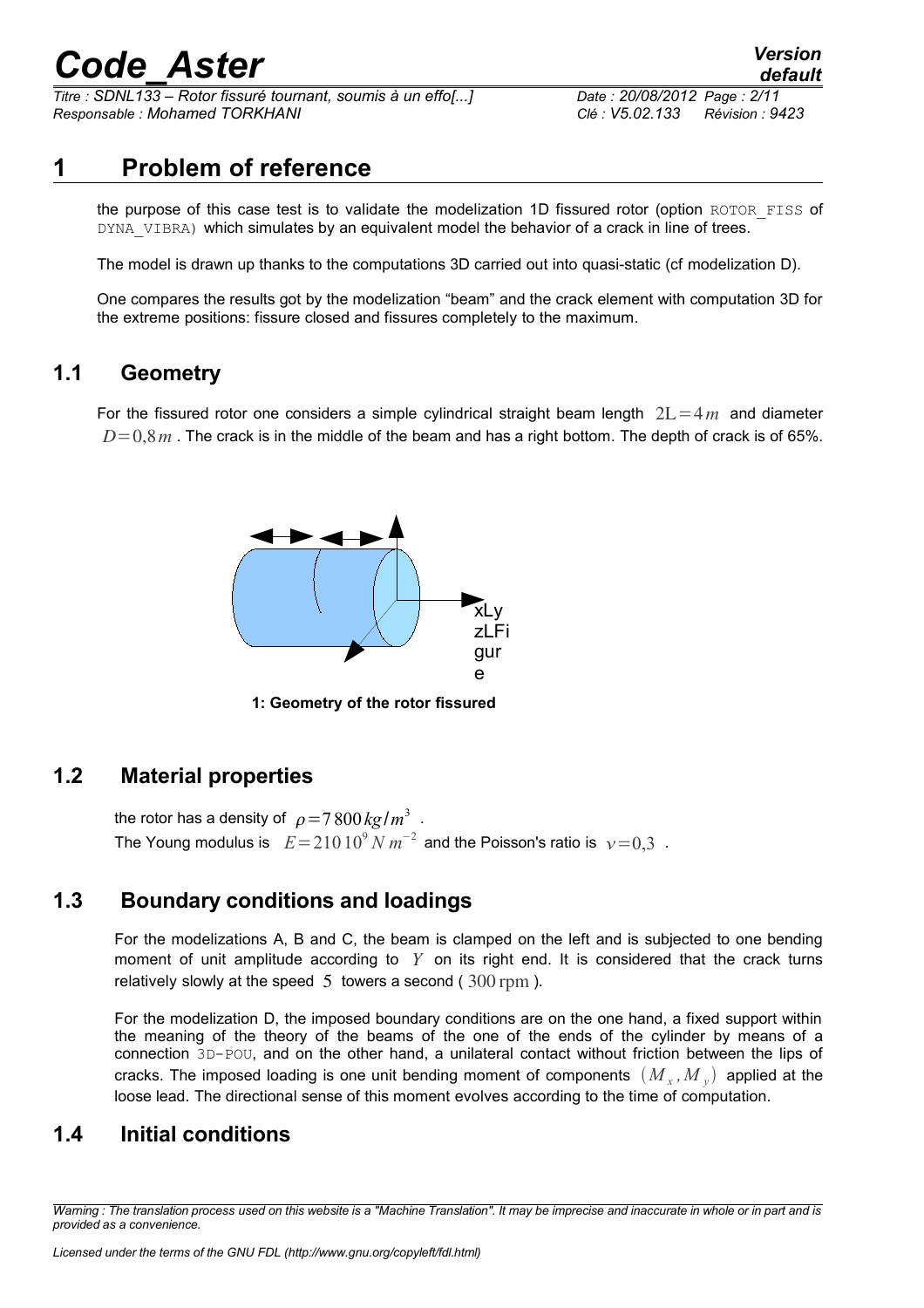In an initial state  $t=0$ , the crack is closed. It is gradually opened by a linear slope spread out over  $0.2 s$  carrying out the moment according to  $Y = 0$  1  $Nm$ .

### **2 Reference solution**

the reference solution is a computation 3D carried out with STA NON LINE. One recovers by a postprocessing the deformed shape of neutral fiber.

*Warning : The translation process used on this website is a "Machine Translation". It may be imprecise and inaccurate in whole or in part and is provided as a convenience.*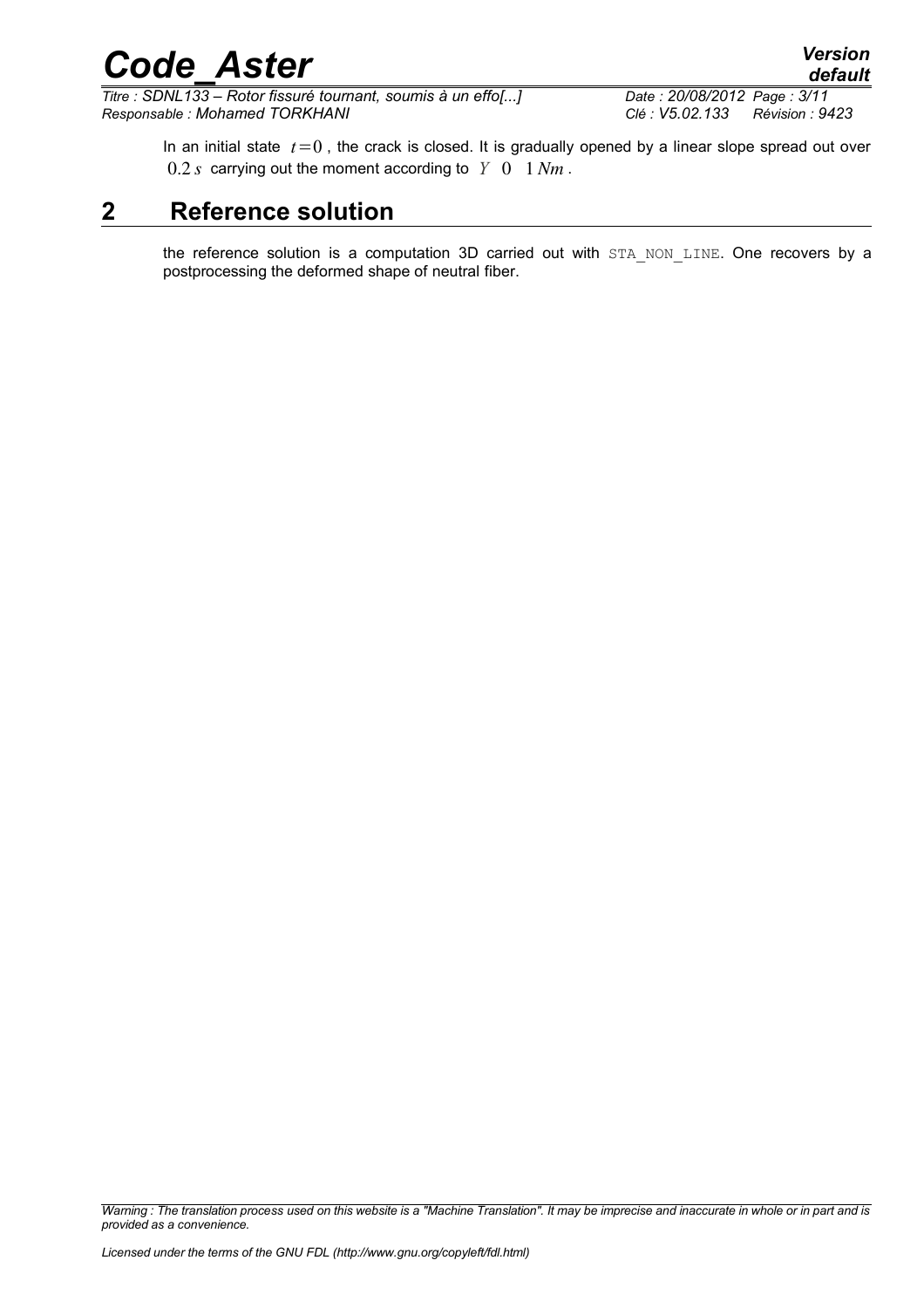*Titre : SDNL133 – Rotor fissuré tournant, soumis à un effo[...] Date : 20/08/2012 Page : 4/11 Responsable : Mohamed TORKHANI Clé : V5.02.133 Révision : 9423*

#### **3 Modelization A**

#### **3.1 Characteristic of the modelization**

the rotor is modelled by beam elements of Eulerian (POU  $D$  E).

The crack is modelled by functionality ROTOR FISS of DYNA VIBRA. The crack constitutive law entered by a function, itself given on a bar of unit diameter, independent of the geometry of the rotor (cf modelization D).

DYNA\_VIBRA calculates the transient on modal base. The latter is not orthogonal but made up on the one hand modes of beam of the rotor with crack closed (until  $250 \,\mathrm{Hz}$ ) and of the first 2 modes of beam with open crack.

#### **3.2 Characteristics of the mesh**

Number of meshes SEG2 21

#### **3.3 Results: comparison between computation 3D and computation 1D**

One notes, by tracing the displacement of the end of the beam subjected to the bending moment, that the crack compared to the opens and closes according to the angle of the crack tip direction of the exerted moment.





One traces neutral fiber of the beam for closed crack (figure 4) and for open crack (figure 5). They are comparable.

*Warning : The translation process used on this website is a "Machine Translation". It may be imprecise and inaccurate in whole or in part and is provided as a convenience.*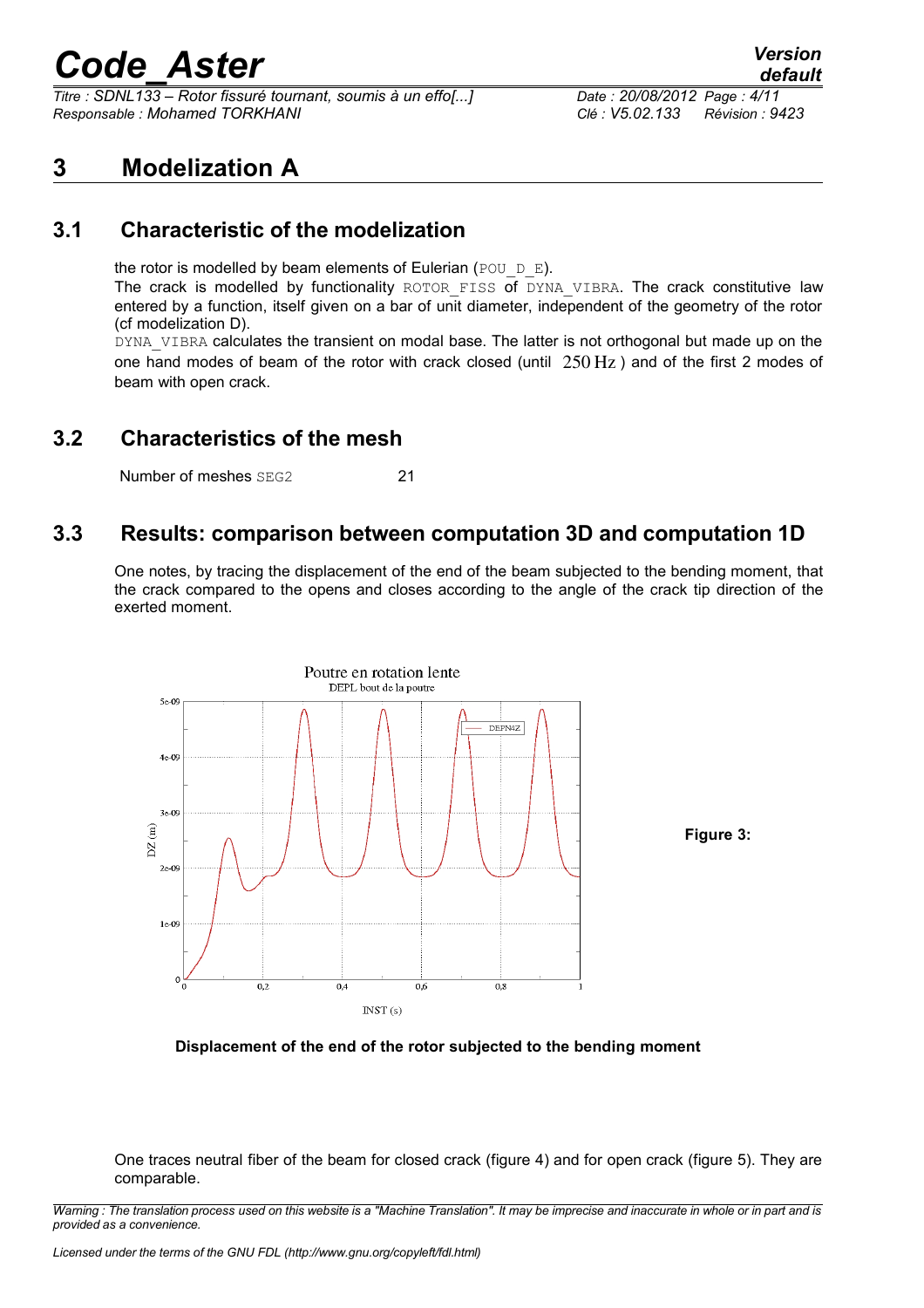*Titre : SDNL133 – Rotor fissuré tournant, soumis à un effo[...] Date : 20/08/2012 Page : 5/11 Responsable : Mohamed TORKHANI Clé : V5.02.133 Révision : 9423*

Table [3.3-1](#page-4-0) gives the numerical values tested in this benchmark. They is displacements in the end of rotor for the situations fissures open and fissures closed.

| <b>Standard</b>                     | identification of<br>reference | Value of reference | <b>Tolerance</b> |
|-------------------------------------|--------------------------------|--------------------|------------------|
| Fissures open - $DZ$ boils about it | "AUTRE ASTER"                  | 4.52765E-09        | 10%              |
| open Crack - DZ boils about it      | "NON REGRESSION"               | 4.8308805E-09      | 0.0001%          |
| Crack closed - $DZ$ boils about it  | "AUTRE ASTER"                  | 4.52765E-09        | 10%              |
| closed Crack - $DZ$ boils about it  | "NON REGRESSION"               | 4.8308805E-09      | 0.0001%          |

<span id="page-4-0"></span>**Table 3.3-1: Summary of the results tested**



comparaison 3D/1D fissure fermee

*Warning : The translation process used on this website is a "Machine Translation". It may be imprecise and inaccurate in whole or in part and is provided as a convenience.*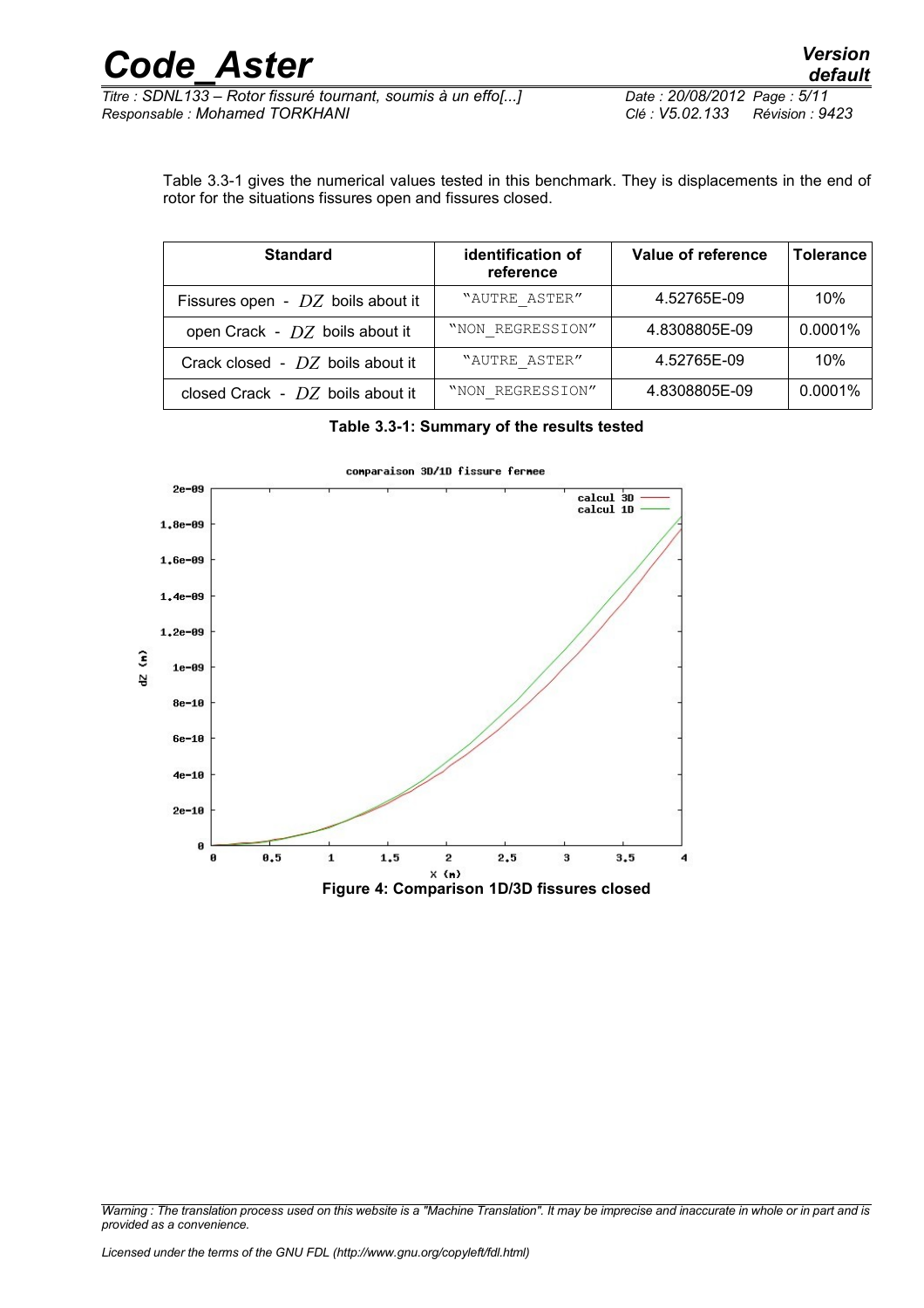*Titre : SDNL133 – Rotor fissuré tournant, soumis à un effo[...] Date : 20/08/2012*<br>Responsable : Mohamed TORKHANI *Page : 105.02.133 Responsable : Mohamed TORKHANI Clé : V5.02.133 Révision : 9423*





*Warning : The translation process used on this website is a "Machine Translation". It may be imprecise and inaccurate in whole or in part and is provided as a convenience.*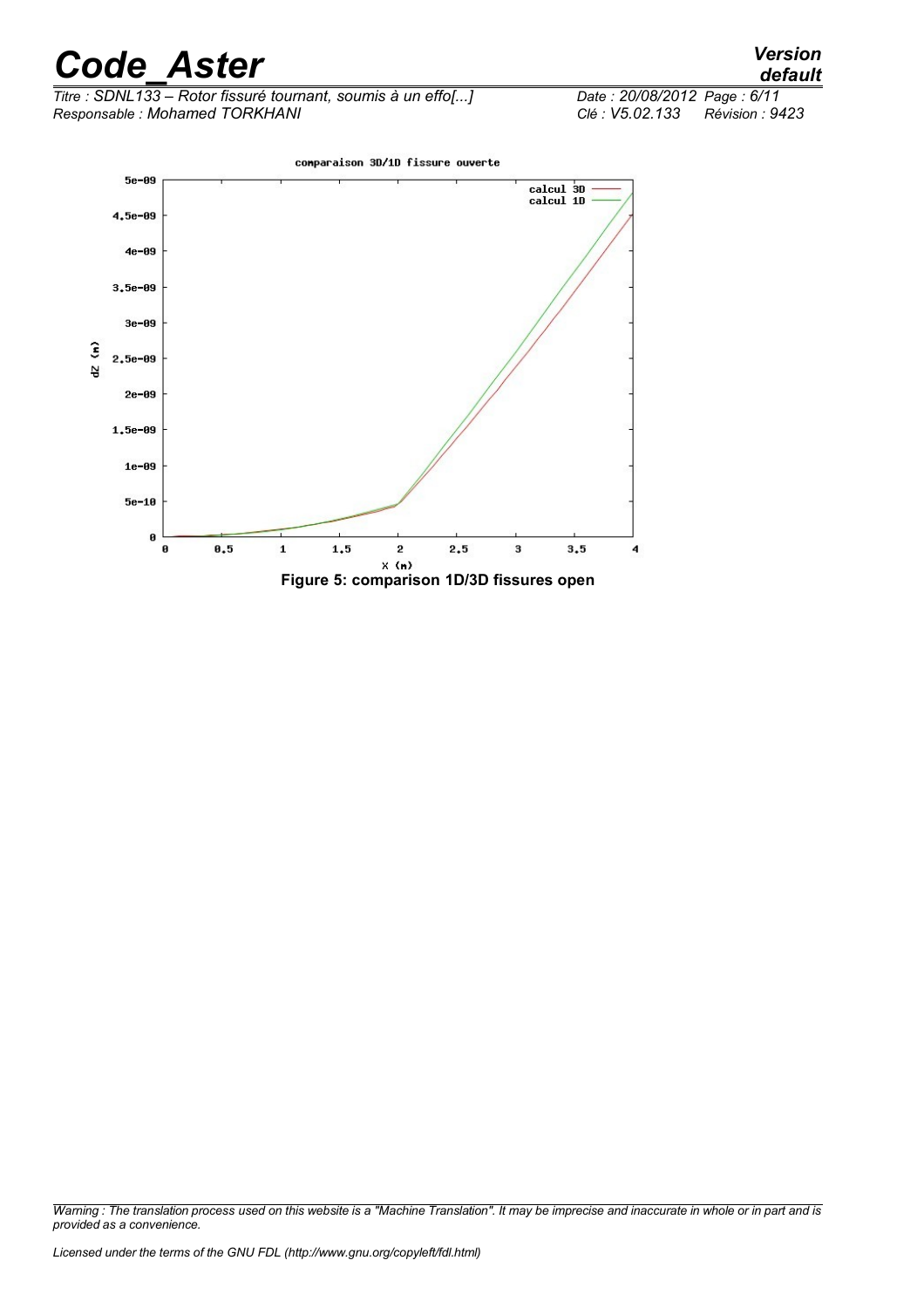*Titre : SDNL133 – Rotor fissuré tournant, soumis à un effo[...] Date : 20/08/2012 Page : 7/11 Responsable : Mohamed TORKHANI Clé : V5.02.133 Révision : 9423*

#### **4 Modelization B**

#### **4.1 Characteristic of the modelization**

The modelization B A takes again the modelization while turning the model of 90 *°* . The rotational axis is found according to the axis *Y* .

#### **4.2 Characteristics of the mesh**

Number of meshes SEG2 21

#### **4.3 Results: comparison between computation 3D and computation 1D**

One finds the same results as those of the modelization A, summarized in table [4.3-1](#page-6-0) .

| <b>Standard</b>                     | identification of<br>reference | Value of reference | <b>Tolerance</b> |
|-------------------------------------|--------------------------------|--------------------|------------------|
| Fissures open - $DZ$ boils about it | "AUTRE ASTER"                  | 4.52765E-09        | 10%              |
| open Crack - $DZ$ boils about it    | "NON REGRESSION"               | 4.8308805E-09      | 0.0001%          |
| Crack closed - $DZ$ boils about it  | "AUTRE ASTER"                  | 4.52765E-09        | 10%              |
| closed Crack - $DZ$ boils about it  | "NON REGRESSION"               | 4.8308805E-09      | 0.0001%          |

<span id="page-6-0"></span>**Table 4.3-1: Summary of the results tested**

*Warning : The translation process used on this website is a "Machine Translation". It may be imprecise and inaccurate in whole or in part and is provided as a convenience.*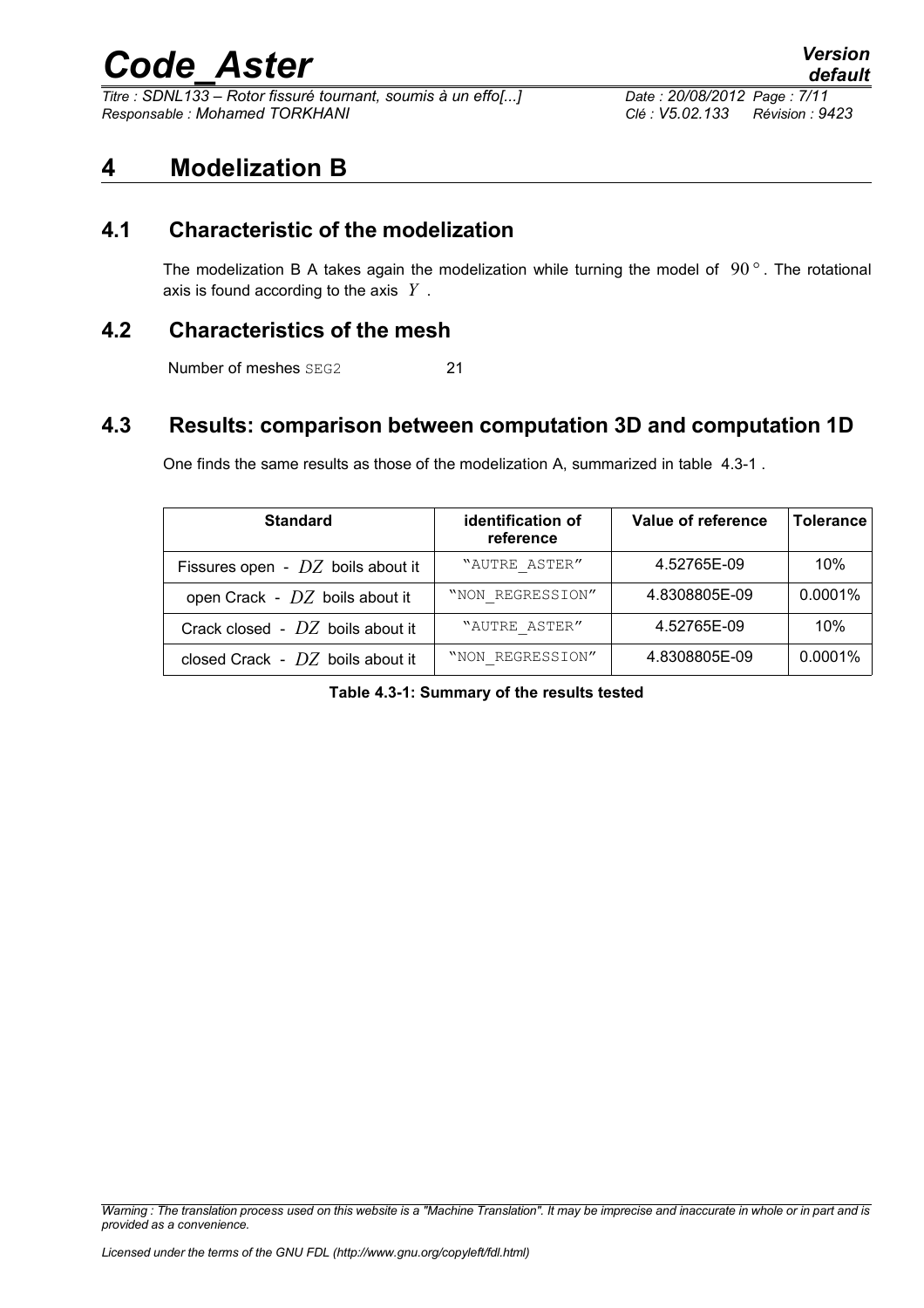*Titre : SDNL133 – Rotor fissuré tournant, soumis à un effo[...] Date : 20/08/2012 Page : 8/11 Responsable : Mohamed TORKHANI Clé : V5.02.133 Révision : 9423*

### **5 Modelization C**

#### **5.1 Characteristic of the modelization**

The modelization C takes again modelization A. the difference is the imposition of a transient velocity to the fissured rotor turning by the means of a linear model rotational speed.

#### **5.2 Characteristics of the mesh**

Number of meshes SEG2 21

#### **5.3 Results: comparison between computation 3D and computation 1D**

One finds the same results as those of the modelization A, summarized in table [5.3-1](#page-7-0) .

| <b>Standard</b>                     | identification of<br>reference | Value of reference | <b>Tolerance</b> |
|-------------------------------------|--------------------------------|--------------------|------------------|
| Fissures open - $DZ$ boils about it | "AUTRE ASTER"                  | 4.52765E-09        | 10%              |
| open Crack - $DZ$ boils about it    | "NON REGRESSION"               | 4.8308805E-09      | 0.0001%          |
| Crack closed - $DZ$ boils about it  | "AUTRE ASTER"                  | 4.52765E-09        | 10%              |
| closed Crack - $DZ$ boils about it  | "NON REGRESSION"               | 4.8308805E-09      | 0.0001%          |

<span id="page-7-0"></span>**Table 5.3-1: Summary of the results tested**

*Warning : The translation process used on this website is a "Machine Translation". It may be imprecise and inaccurate in whole or in part and is provided as a convenience.*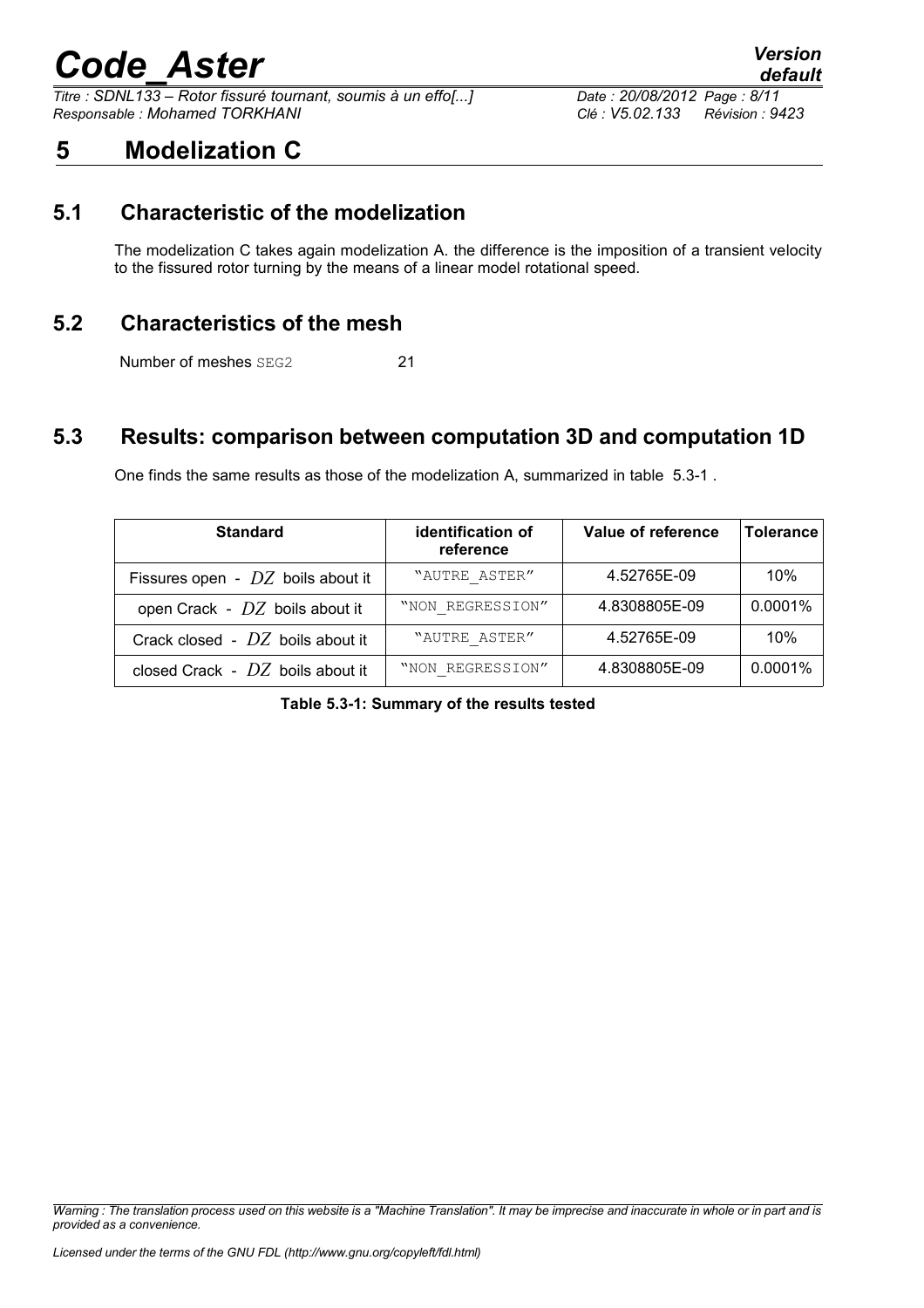*Titre : SDNL133 – Rotor fissuré tournant, soumis à un effo[...] Date : 20/08/2012 Page : 9/11 Responsable : Mohamed TORKHANI Clé : V5.02.133 Révision : 9423*

### **6 Modelization D**

#### **6.1 Characteristic of the modelization**

As specified previously, the characterization of the behavior of the fissured rotor requires the realization of a three-dimensional model of beam fissured in bi--centered bending.

This modelization D makes it possible to capitalize the procedure of mesh of a standard cylinder fissured as well as script python making it possible to identify the models characterizing the behavior of the fissured rotor studied in the modelizations A, B and C.

One considers an element of rotor of modulus Young *E* , of quadratic inertia *I* (identical in all the directions of the plane of section) and length  $2L=4 m$  and of diameter  $D=1 m$  containing in its median section a transverse crack with right bottom of depth 65%.



**Figure 6: unit fissured test-tube**

a nonlinear static computation is produced with *Code\_Aster* for 36 steps of loading while making evolve the directional sense  $\Phi_i$  of the moment with a step  $10^{\circ}$  so as to traverse the complete interval [0*°*−360*°*] . Postprocessing is carried out by a script Python which exploits the results file resulting from *Code\_Aster*. Starting from rotations according to *X* and *Y* of the end of the cylinder under revolving loading imposed for each time of computation, script Python makes it possible to calculate strain energy, the flexibility associated with the strains with the fissured cylinder, the local stiffness like its derivative.

The adimensionnées curves of stiffness and derived obtained depend on the directional sense  $\phi$  of the forces applied compared to the angular position of crack .

#### **6.2 Characteristics of the mesh**

The mesh contains 6315 nodes and 6720 meshes.

| Number of meshes POI1         | 17   |
|-------------------------------|------|
| Number of meshes SEG2         | 77   |
| <b>Number of meshes TRIA3</b> | 94   |
| Number of meshes OUAD4        | 932  |
| Number of meshes PENTA6       | 480  |
| Number of meshes HEXA8        | 5120 |

#### **6.3 Results: Crack constitutive law 1D**

the constitutive law of crack 1D is traced on the figure below.

*Warning : The translation process used on this website is a "Machine Translation". It may be imprecise and inaccurate in whole or in part and is provided as a convenience.*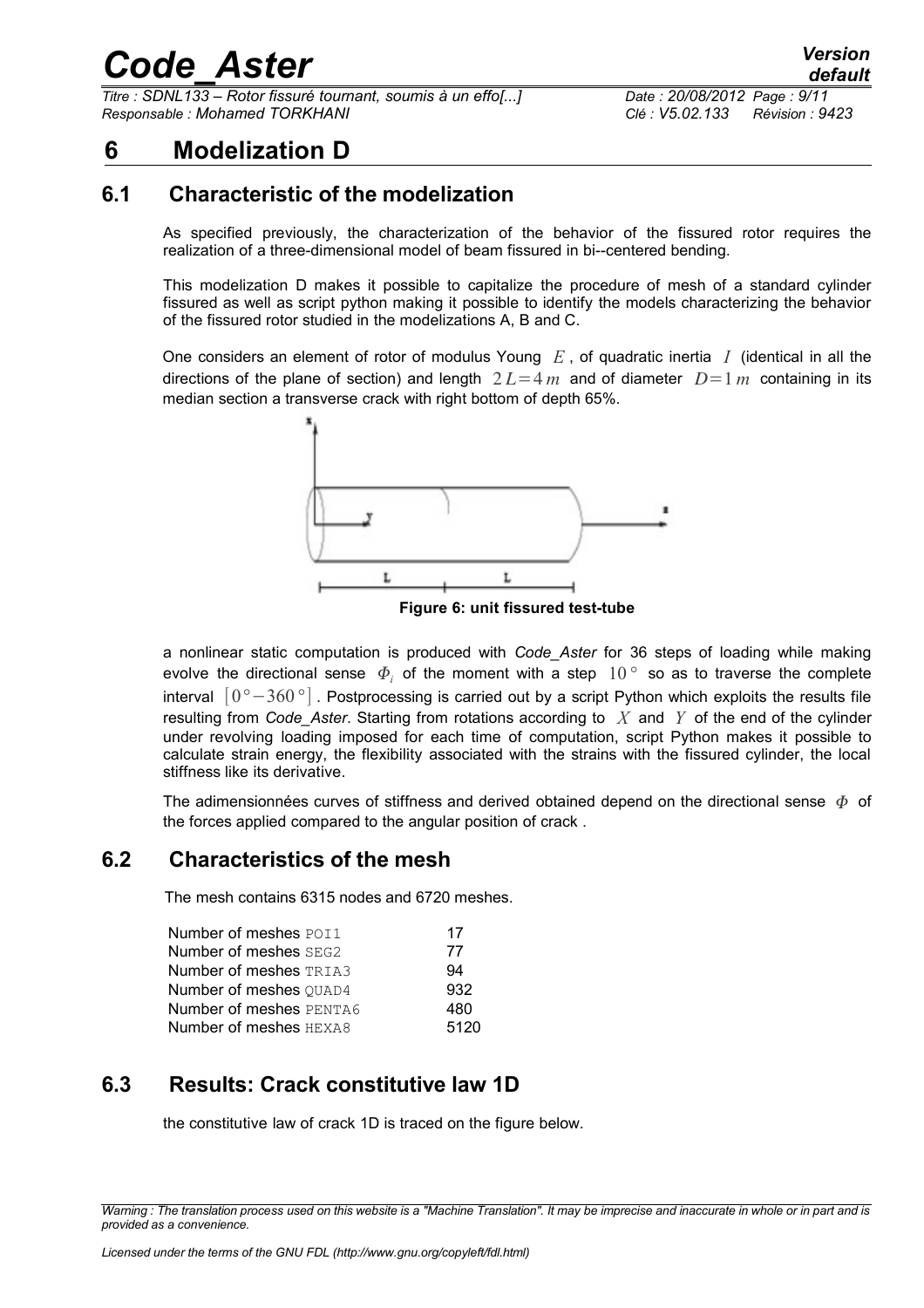*Titre : SDNL133 – Rotor fissuré tournant, soumis à un effo[...] Date : 20/08/2012*<br>*Responsable : Mohamed TORKHANI Clé : V5.02.133 Responsable : Mohamed TORKHANI Clé : V5.02.133 Révision : 9423*



Loi de comportement de la fissure 1D

Position de la fissure (rad)

**Figure 7: Constitutive law of crack 1D**

*Warning : The translation process used on this website is a "Machine Translation". It may be imprecise and inaccurate in whole or in part and is provided as a convenience.*